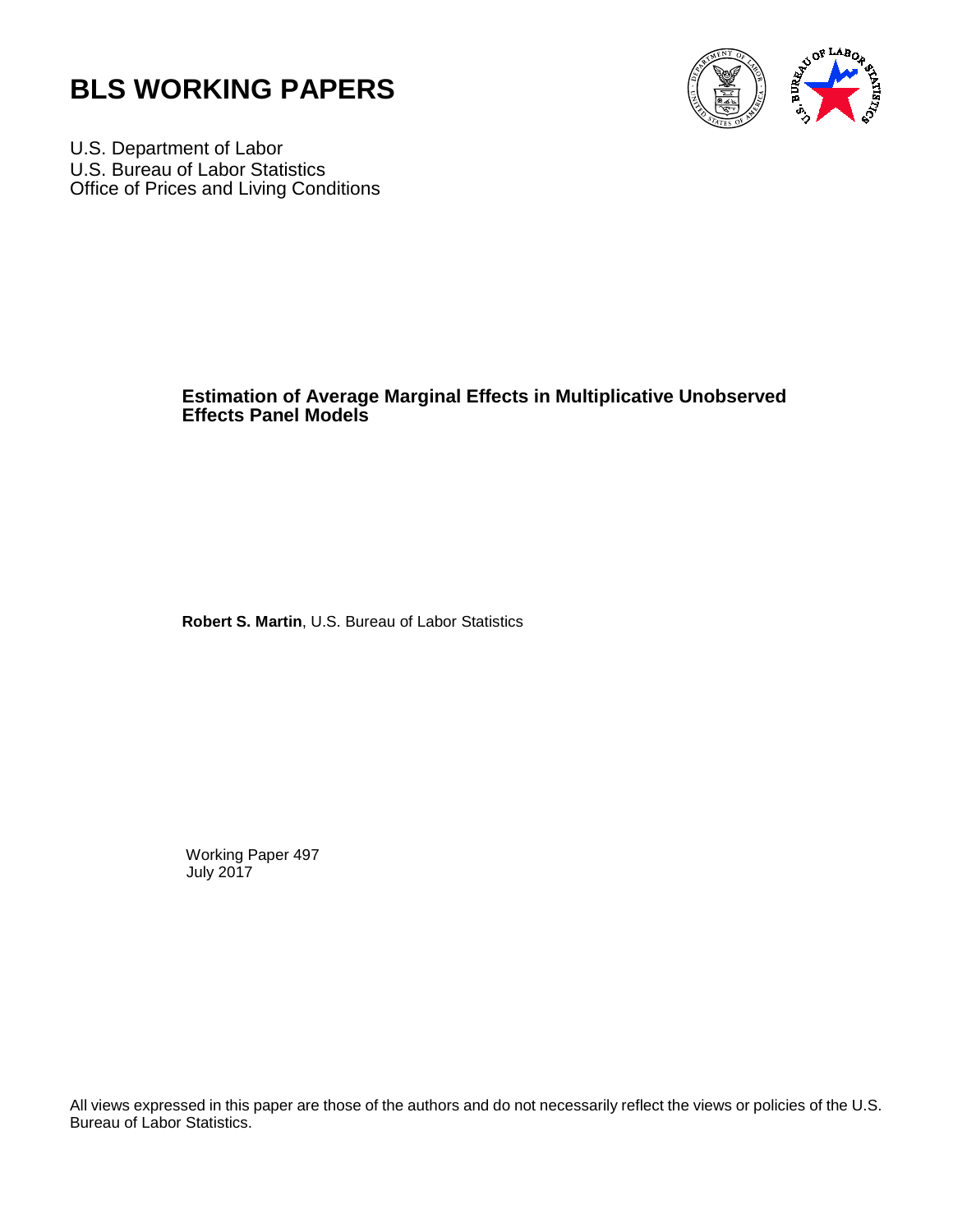# Estimation of average marginal effects in multiplicative unobserved effects panel models<sup>∗</sup>

Robert S. Martin†

July 11, 2017

#### Abstract

In multiplicative unobserved effects panel models for nonnegative dependent variables, estimation of average marginal effects would seem problematic with a large cross section and few time periods due to the incidental parameters problem. While fixed effects Poisson consistently estimates the slope parameters of the conditional mean function, marginal effects generally depend on the unobserved heterogeneity. However, I show that a class of fixed effects averages is consistent and asymptotically normal with only the cross section growing. This implies researchers can estimate average treatment effects in levels as opposed to settling for average proportional effects.

Keywords: Average Treatment Effects, Fixed effects Poisson model; Incidental parameters problem; Panel data; Partial effects;

JEL Codes: C13, C15, C23

<sup>∗</sup>The views expressed herein are those of the author and not necessarily those of the Bureau of Labor Statistics or the U.S. Department of Labor. This is a revised version of the third chapter of my MSU Ph.D. dissertation.

<sup>†</sup>Division of Price and Index Number Research, Bureau of Labor Statistics, 2 Massachusetts Ave, NE, Washington,

DC 20212, USA. Email: Martin.Robert@bls.gov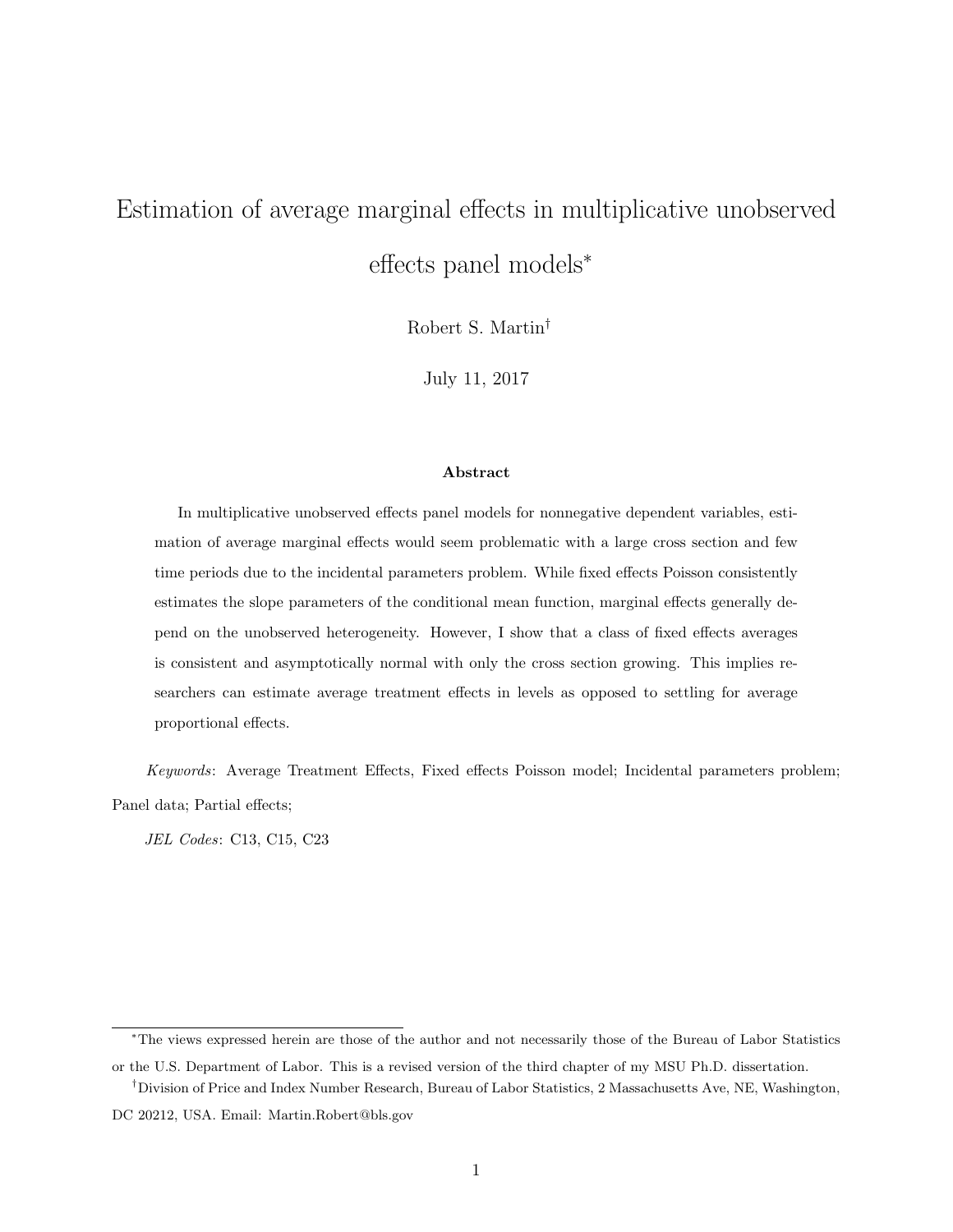## 1 Introduction

The multiplicative effects panel model for nonnegative dependent variables is attractive in part because it is straightforward to handle unobserved cross sectional heterogeneity. Fixed effects Poisson (FEP) consistently estimates the slope parameters of the conditional mean function without full distributional assumptions (Wooldridge, [1999\)](#page-10-0). However, it is not immediately clear how to estimate quantities like average partial effects (APE) and average treatment effects (ATE) as these depend on the unobserved heterogeneity.

I study the use of estimated individual effects from Poisson quasi maximum likelihood estimation (QMLE). There is no incidental parameters problem (IPP) with respect to QMLE slope parameter estimates, which are algebraically equivalent to FEP (Lancaster, [2000\)](#page-9-0). To my knowledge, no one has formally studied estimators of average marginal effects in this model. These estimators potentially suffer from the IPP when each fixed effect is estimated using a relatively small number of observations (Arellano and Hahn, [2007\)](#page-9-1). I show that for the multiplicative model, however, a class of fixed effect averages is consistent and asymptotically normal with only the cross section dimension growing.

For thorough discussions of methods for dealing with the IPP, see Lancaster (2000) and Arellano and Hahn (2007). Empirical researchers, of course, have the option to focus on quantities that do not depend on unobserved heterogeneity. For instance, with an exponential conditional mean function, the slope coefficients can be interpreted as approximate semi-elasticities, and proportional treatment effects are also identified (Lee and Kobayashi, [2001\)](#page-9-2). In my view, however, using estimated fixed effects deserves more attention as average partial effects in levels may be more economically meaningful.

The rest of this paper is organized as follows. Section 2 reviews the model and derives the asymptotic properties of the proposed average marginal effects estimators. Section 3 presents a brief Monte Carlo simulation that suggests good finite sample properties of the estimators. Section 4 concludes.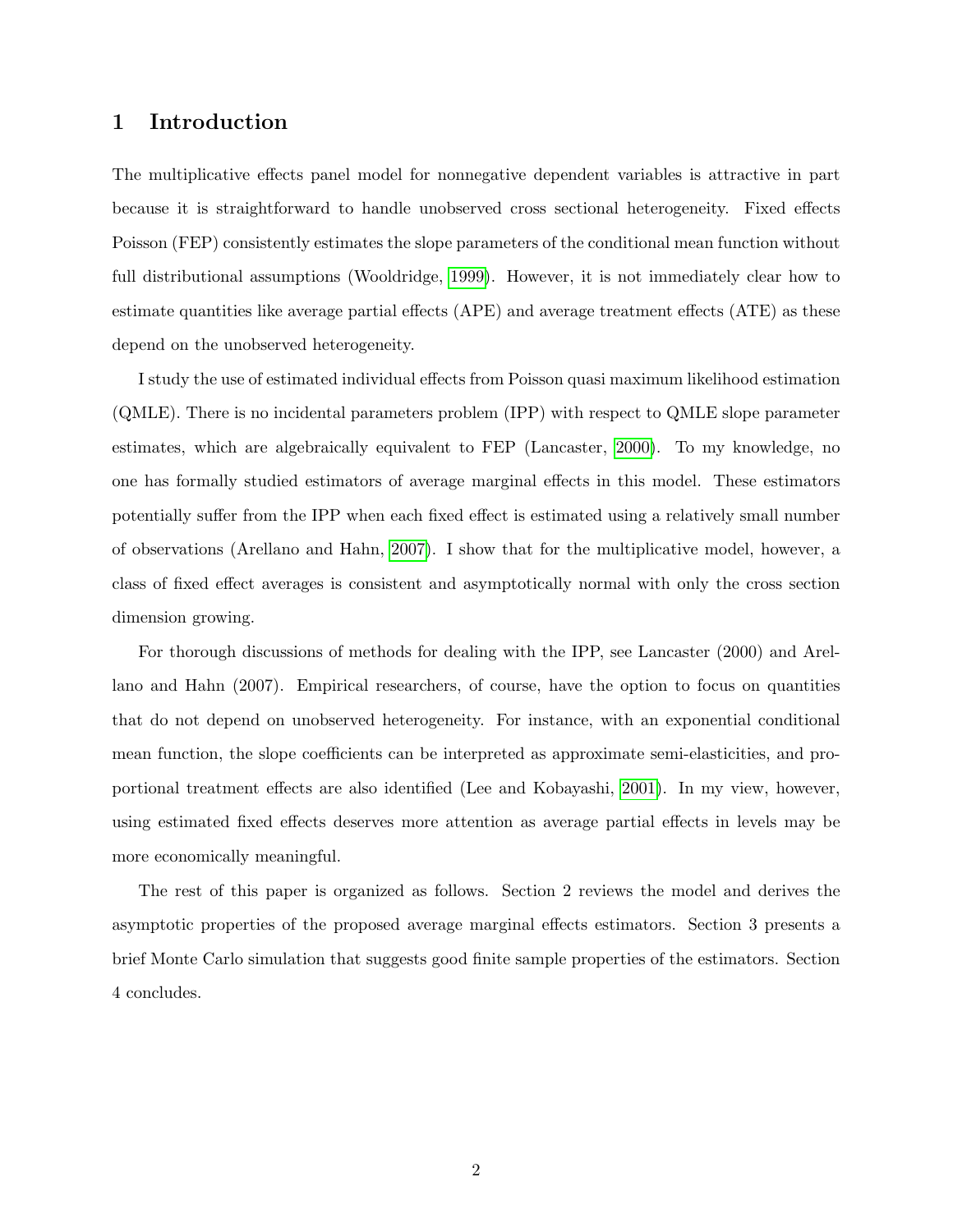#### 2 Theory

As in Wooldridge (1999), let  $\{(\bm{y}_i, \bm{x}_i, c_i), i = 1, \dots\}$  be a sequence of i.i.d. random variables, where  $\bm{y}_i$  is a  $T \times 1$  vector of nonnegative dependent variables (not necessarily counts),  $\bm{x}_i \equiv (\bm{x}'_{i1}, \dots, \bm{x}'_{iT})'$ , is a  $T \times K$  matrix of explanatory variables, and  $c_i$  is unobserved scalar heterogeneity that may depend on  $x_i$ . The multiplicative effects panel model assumes

<span id="page-3-0"></span>
$$
E(y_{it}|\boldsymbol{x}_{it},c_i) = c_i m(\boldsymbol{x}_{it},\boldsymbol{\beta}_0), t = 1,\ldots T,
$$
\n(1)

where  $m(\mathbf{x}_{it}, \beta_0)$  is a known positive function and  $\beta_0$  is an unknown  $K \times 1$  parameter vector. I also assume that the covariates are strictly exogenous conditional on the unobserved heterogeneity, written as

<span id="page-3-1"></span>
$$
E(y_{it}|\boldsymbol{x}_i, c_i) = E(y_{it}|\boldsymbol{x}_{it}, c_i).
$$
\n
$$
(2)
$$

The most common choice in the empirical literature is  $m(\mathbf{x}_{it}, \boldsymbol{\beta}) = \exp(\mathbf{x}_{it} \boldsymbol{\beta})$ , but the main results of this paper do not require this form. A more flexible option is Wooldridge's (1992) alternative to the Box-Cox transformation. For binary or fractional responses (which also require  $0 < c_i < 1$ ), Wooldridge (1999) suggests the logistic or normal CDF as convenient choices for  $m()$ .

The fixed effects Poisson (FEP) estimator derives from the nominal assumption that conditional on  $x_i$  and  $c_i$ , the  $y_{it}$  are independently distributed as Poisson with mean given by [\(1\)](#page-3-0). Conditioning on  $n_i \equiv \sum_{t=1}^T y_{it}$  yields the multinomial conditional distribution for  $y_i$  (Hausman, Hall, and Griliches, [1984\)](#page-9-3). The FEP estimator, denoted  $\widehat{\beta}$ , solves  $\max_{\beta \in \mathfrak{B}} \sum_{i=1}^{N} \ell_i(\beta)$ , where  $\ell_i(\beta)$  =  $\sum_{t=1}^{T} y_{it} \log \left[ \frac{m(\boldsymbol{x}_{it}, \boldsymbol{\beta})}{\sum_{t=1}^{T} m(\boldsymbol{x}_{it})} \right]$  $\sum_{r=1}^T m(\boldsymbol{x}_{ir},\!\boldsymbol{\beta})$ I is the multinomial log-likelihood. Wooldridge (1999) showed that consistent estimation of  $\beta_0$  only requires [\(1\)](#page-3-0) and [\(2\)](#page-3-1), meaning the  $y_{it}$  need not be distributed Poisson and may have arbitrary (conditional) serial dependence.

Average marginal effects are often more salient, as  $\beta_0$  may not have any meaningful interpretation apart from the exponential case. The APE of a continuous  $x_j$  is:

$$
\delta_{j,0} = E\left[\frac{\partial E(y_{it}|\boldsymbol{x}_{it},c_i)}{\partial x_{itj}}\right] = E\left[c_i T^{-1} \sum_{t=1}^T \frac{\partial m(\boldsymbol{x}_{it},\boldsymbol{\beta}_0)}{\partial x_{itj}}\right] \equiv E\left[c_i T^{-1} \sum_{t=1}^T M_j(\boldsymbol{x}_{it},\boldsymbol{\beta}_0)\right],
$$

where  $M_j(\mathbf{x}_{it}, \boldsymbol{\beta}) = \partial m(\mathbf{x}_{it}, \boldsymbol{\beta}) / \partial x_{itj}$ . The ATE for a binary  $x_k$  is: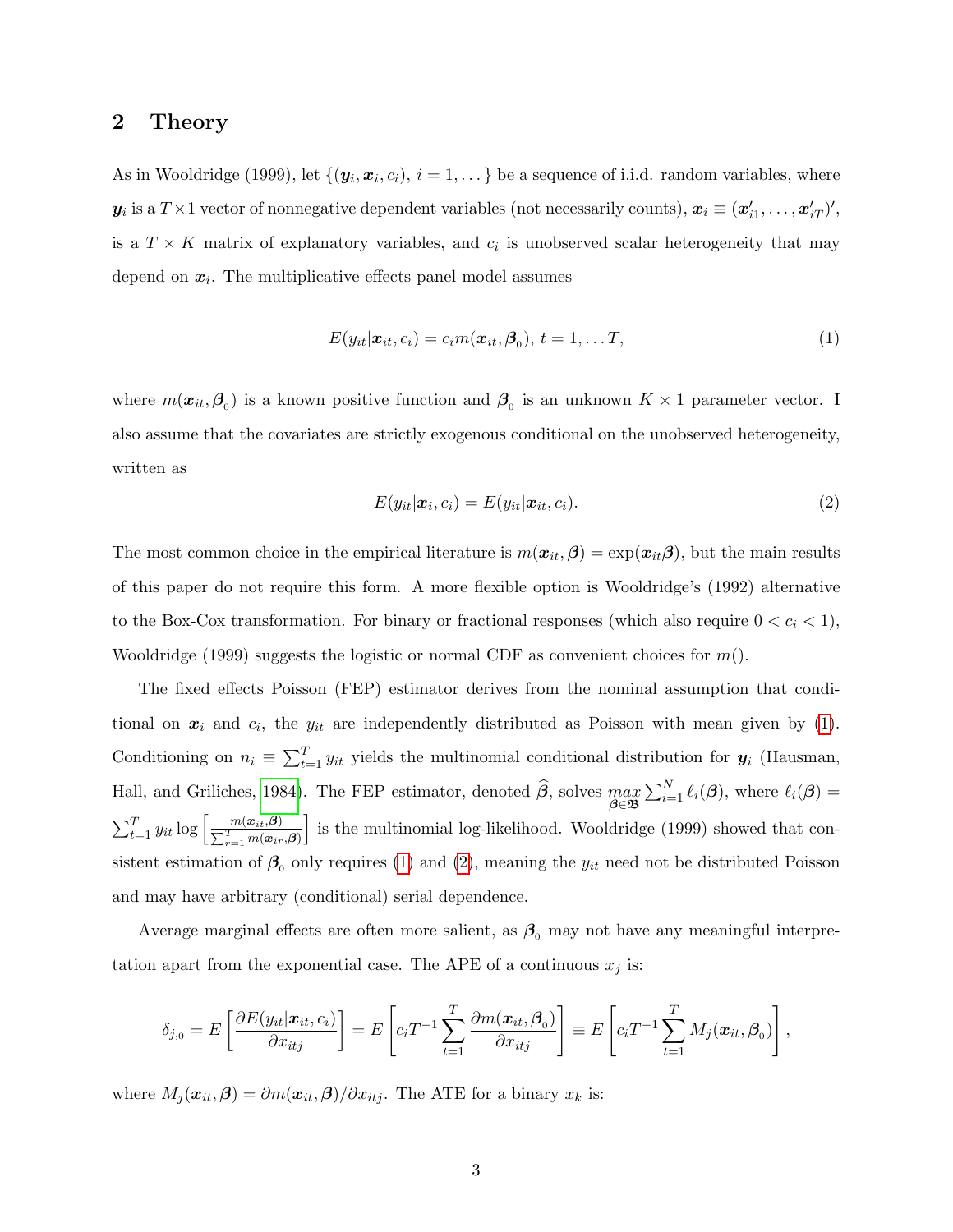$$
\delta_{k,0} = E\left[E(y_{it}|\mathbf{x}_{it(-k)}, x_{itk} = 1, c_i) - E(y_{it}|\mathbf{x}_{it(-k)}, x_{itk} = 0, c_i)\right]
$$

$$
\equiv E\left[c_i T^{-1} \sum_{t=1}^T \left(m(\mathbf{x}_{it(-k)}, 1, \beta_0) - m(\mathbf{x}_{it(-k)}, 0, \beta_0)\right)\right]
$$

where the subscript  $(-k)$  indicates element k has been omitted, and where  $m(\mathbf{x}_{it(-k)}, 1, \beta)$  and  $m(\boldsymbol{x}_{it(-k)}, 1, \boldsymbol{\beta})$  correspond to a 1 or 0 being inserted for  $x_{itk}$  in  $m(\boldsymbol{x}_{it}, \boldsymbol{\beta})$ .

The APE and ATE are examples of fixed effect averages of the form  $\lambda_0 = E[c_i \mathbf{h}(x_i, \beta_0)],$ where  $h(x_i, \beta)$  is a  $P \times 1$  random function of the covariates. The APE and ATE use  $h(x_i, \beta) =$  $T^{-1}\sum_{t=1}^T M_j(\boldsymbol{x}_{it}, \boldsymbol{\beta})$  and  $\boldsymbol{h}(\boldsymbol{x}_i, \boldsymbol{\beta}) = T^{-1}\sum_{t=1}^T (m(\boldsymbol{x}_{it(-k)}, 1, \boldsymbol{\beta}) - m(\boldsymbol{x}_{it(-k)}, 0, \boldsymbol{\beta})),$  respectively. The candidate estimator of  $\lambda_0$  is given in equation [\(3\)](#page-4-0). It uses the Poisson QMLE for  $c_i$ , denoted  $c(\mathbf{w}_i, \boldsymbol{\beta})$ , when estimating the individual effects along with  $\beta_0$ .

<span id="page-4-0"></span>
$$
\widehat{\boldsymbol{\lambda}} = N^{-1} \sum_{i=1}^{N} c(\boldsymbol{w}_i, \widehat{\boldsymbol{\beta}}) \boldsymbol{h}(\boldsymbol{x}_i, \widehat{\boldsymbol{\beta}}),
$$
\n(3)

where  $c(\boldsymbol{w}_i, \boldsymbol{\beta}) = n_i / \sum_{t=1}^T m(\boldsymbol{x}_{it}, \boldsymbol{\beta})$  and  $\boldsymbol{w}_i \equiv \{\boldsymbol{y}_i, \boldsymbol{x}_i\}$ ,  $i = 1, ..., N$ . Poisson QMLE and FEP are algebraically equivalent for  $\beta_0$ , but when N is large, it may be more computationally practical to estimate  $c_i$  following FEP estimation of  $\beta_0$  (Cameron and Trivedi, [2013\)](#page-9-4).

While it is already known that there is no IPP in this model in terms of estimating  $\beta_0$ , one should not generally expect averages over estimated incidental parameters to be consistent in nonlinear models, even if slope parameter estimates are consistent (Arellano and Hahn, [2007\)](#page-9-1). Clearly  $c(\bm{w}_i, \bm{\beta}) \neq c_i$ , even if evaluated at  $\bm{\beta}_0$ , and with T fixed,  $c(\bm{w}_i, \bm{\beta})$  cannot be consistent for  $c_i$ . However, Theorem [\(1\)](#page-4-1) shows for this model, there is no IPP for fixed effect averages over the cross section like in equation [\(3\)](#page-4-0).

<span id="page-4-1"></span>**Theorem 1** Assume [\(1\)](#page-3-0), [\(2\)](#page-3-1), and that each element of the  $P \times 1$  random vector  $g(w_i, \beta) \equiv$  $c(\bm{w}_i,\bm{\beta})\bm{h}(\bm{x}_i,\bm{\beta})$  satisfies the regularity conditions on  $q(\bm{w}_i,\bm{\beta})$  from Theorem 12.2 of Wooldridge (2010). Then as  $N \to \infty$ ,

$$
\widehat{\boldsymbol{\lambda}}\overset{p}{\rightarrow}\boldsymbol{\lambda}_0
$$

**Proof.** By Lemma 12.1 in Wooldridge (2010), consistency of  $\hat{\beta}$  and the regularity conditions imply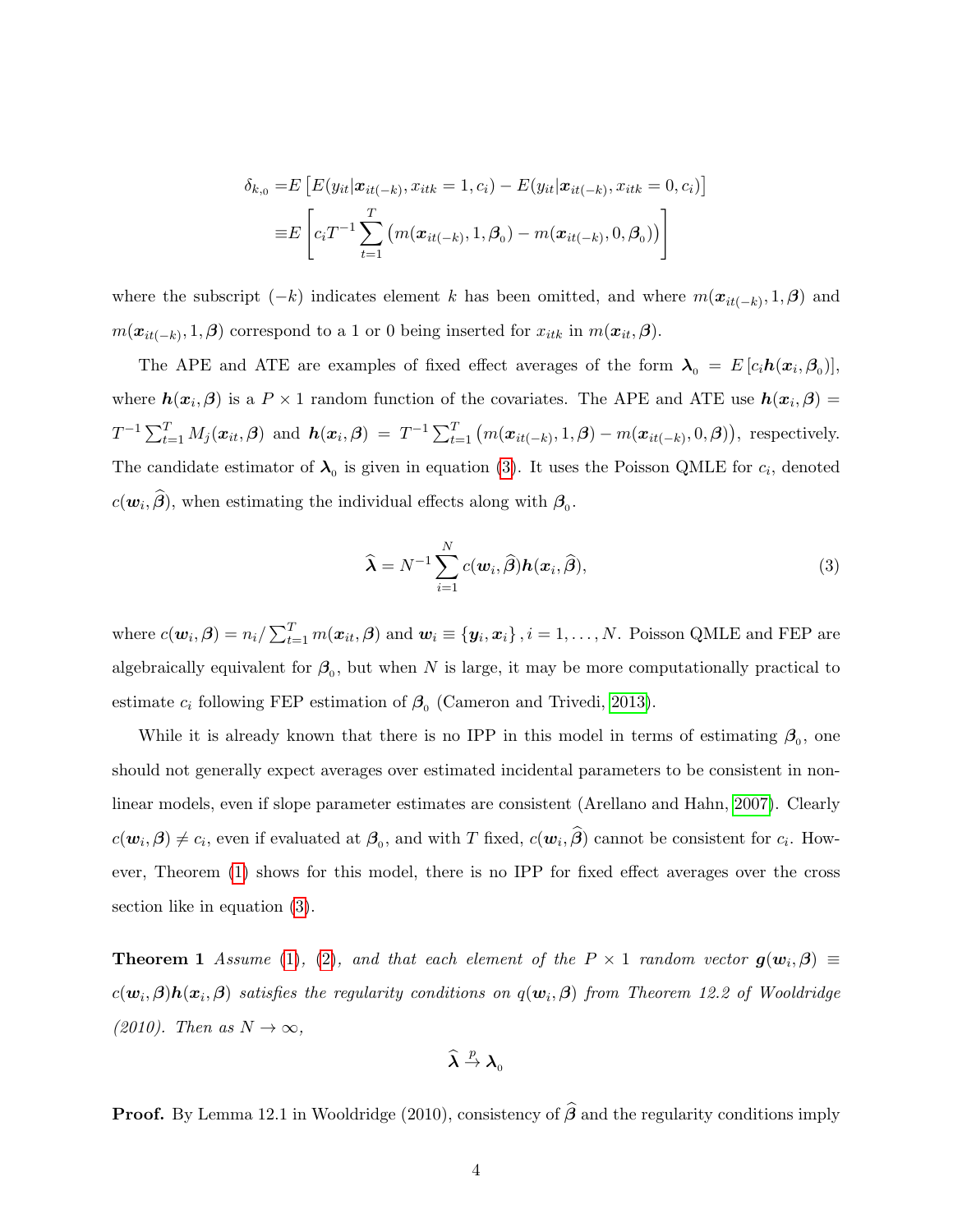$N^{-1}\sum_{i=1}^{N}c(\boldsymbol{w}_{i},\widehat{\boldsymbol{\beta}})\boldsymbol{h}(\boldsymbol{x}_{i},\widehat{\boldsymbol{\beta}})\stackrel{p}{\rightarrow}E\left[c(\boldsymbol{w}_{i},\boldsymbol{\beta}_{0})\boldsymbol{h}(\boldsymbol{x}_{i},\boldsymbol{\beta}_{0})\right]$ . Then, by the Law of Iterated Expectations,

$$
E\left[c(\mathbf{w}_i, \boldsymbol{\beta}_0)\mathbf{h}(\mathbf{x}_i, \boldsymbol{\beta}_0)\right] = E\left\{E\left[c(\mathbf{w}_i, \boldsymbol{\beta}_0)\mathbf{h}(\mathbf{x}_i, \boldsymbol{\beta}_0)|\mathbf{x}_i, c_i\right]\right\}
$$

$$
= E\left[\frac{\sum_{t=1}^T E(y_{it}|\mathbf{x}_i, c_i)}{\sum_{t=1}^T m(\mathbf{x}_{it}, \boldsymbol{\beta}_0)} \mathbf{h}(\mathbf{x}_i, \boldsymbol{\beta}_0)\right]
$$

$$
= E\left[\frac{c_i \sum_{t=1}^T m(\mathbf{x}_{it}, \boldsymbol{\beta}_0)}{\sum_{t=1}^T m(\mathbf{x}_{it}, \boldsymbol{\beta}_0)} \mathbf{h}(\mathbf{x}_i, \boldsymbol{\beta}_0)\right]
$$

$$
= E\left[c_i \mathbf{h}(\mathbf{x}_i, \boldsymbol{\beta}_0)\right]
$$

A priori, one might expect  $\bm{\lambda}$  to perform well anyway for large enough  $T,$  as  $c(\bm{w}_i, \bm{\beta})$  may approximate  $c_i$  better as T grows. The result that  $\widehat{\lambda}$  should perform well with as few as two time periods (the minimum needed for FEP), is perhaps less intuitive. Furthermore, consistency of  $N^{-1}\sum_{i=1}^N c(\bm{w}_i, \widehat{\bm{\beta}})$ for  $E(c_i)$  follows from setting  $h(x_i, \beta) = 1$ , but one cannot use  $c(w_i, \beta)$  to learn about other features of the distribution of  $c_i$  except in more restrictive cases. For instance,  $Var(c_i)$  is identified only under additional assumptions. A simple example is when the Poisson variance assumption,  $Var(y_{it}|\boldsymbol{x}_i, c_i) = E(y_{it}|\boldsymbol{x}_i, c_i)$ , and zero conditional covariance,  $Cov(y_{it}, y_{ir}|\boldsymbol{x}_i, c_i) = 0, t \neq r$ , both hold. In this case, one can show that  $Var(c_i) = Var[c(\boldsymbol{w}_i, \boldsymbol{\beta}_0)] - E\left[c_i / \sum_{t=1}^T m(\boldsymbol{x}_{it}, \boldsymbol{\beta}_0)\right]$ .

Asymptotic normality of  $\hat{\lambda}$  follows from a standard argument similar to the delta method, but making sure to account for the randomness in  $w_i$ . The asymptotic variance formula in Theorem [\(2\)](#page-5-0) uses that  $Avar\left[\sqrt{N}(\hat{\boldsymbol{\beta}}-\boldsymbol{\beta}_0)\right] = \boldsymbol{A}_0^{-1}\boldsymbol{B}_0\boldsymbol{A}_0^{-1}$ , where  $\boldsymbol{A}_0 = -E\left[\nabla^2_{\beta}\ell_i(\boldsymbol{\beta}_0)\right]$ ,  $\boldsymbol{B}_0 = Var\left[\boldsymbol{s}_i(\boldsymbol{\beta}_0)\right]$ , and  $s_i(\beta_0) = \nabla_\beta \ell_i(\beta_0)'$  (Wooldridge, [1999\)](#page-10-0).

**Theorem 2** Under the assumptions in Theorem [\(1\)](#page-4-1), as  $N \to \infty$ ,

<span id="page-5-0"></span>
$$
\sqrt{N}(\widehat{\boldsymbol{\lambda}}-\boldsymbol{\lambda}_0)\overset{d}{\rightarrow}N(\boldsymbol{0},\boldsymbol{D}_0),
$$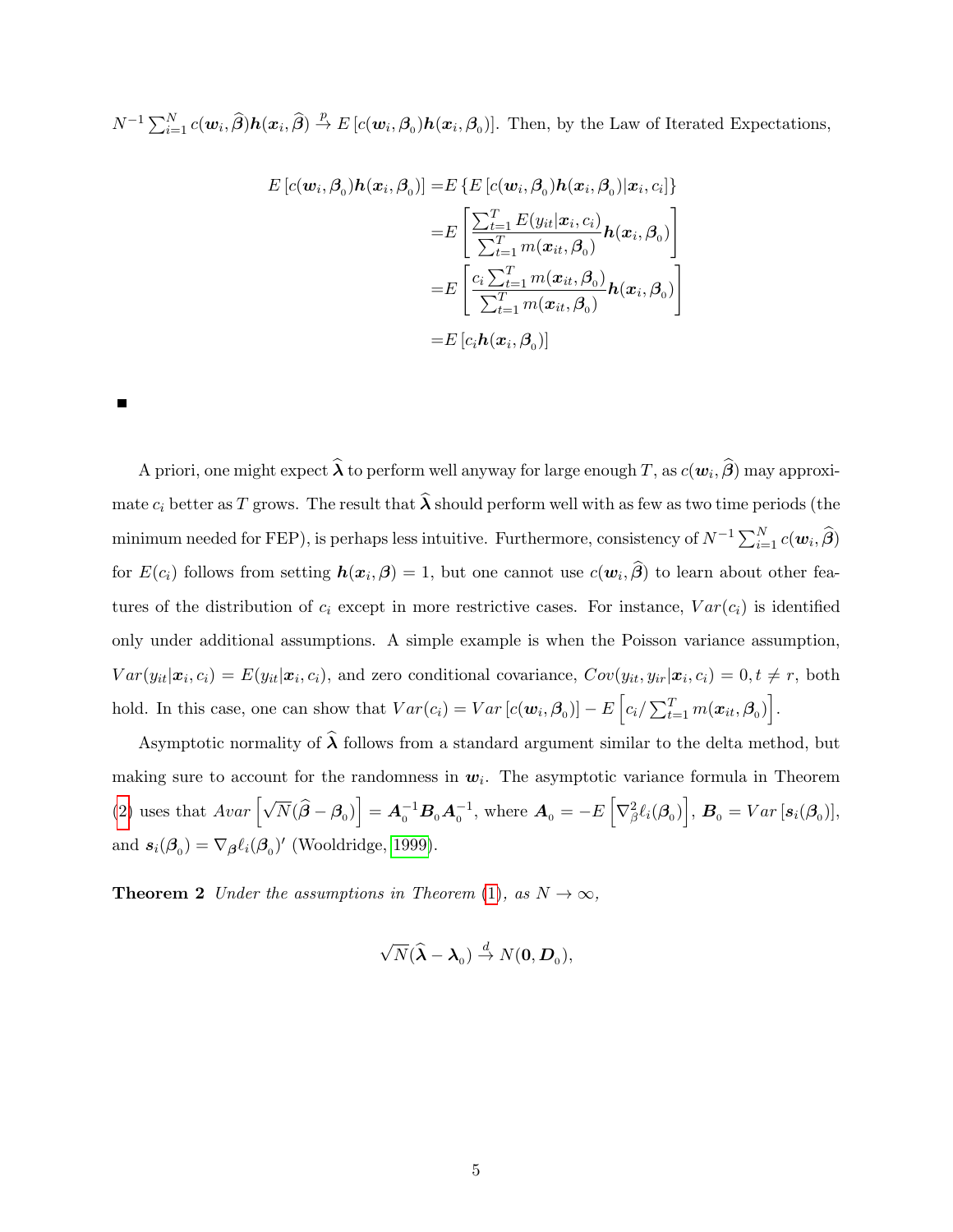where

$$
D_0 = Var\left[\mathbf{g}(\mathbf{w}_i, \beta_0) - \lambda_0 - \mathbf{G}_0 \mathbf{A}_0^{-1} \mathbf{s}_i(\beta_0)\right],
$$
  

$$
\mathbf{G}_0 = E\left[\nabla_{\beta} \mathbf{g}(\mathbf{w}_i, \beta_0)\right] = E\left[c(\mathbf{w}_i, \beta_0)\nabla_{\beta} h(\mathbf{x}_i, \beta_0) + h(\mathbf{x}_i, \beta_0)\nabla_{\beta} c(\mathbf{w}_i, \beta_0)\right],
$$
  

$$
\nabla_{\beta} c(\mathbf{w}_i, \beta) = -c(\mathbf{w}_i, \beta) \left(\frac{\sum_{t=1}^T \nabla_{\beta} m(\mathbf{x}_{it}, \beta)}{\sum_{t=1}^T m(\mathbf{x}_{it}, \beta)}\right),
$$
  

$$
\nabla_{\beta} h(\mathbf{x}_i, \beta) \text{ is the } P \times K \text{ Jacobian of } \mathbf{h}(\mathbf{x}_i, \beta), \text{ and}
$$
  

$$
\nabla_{\beta} m(\mathbf{x}_{it}, \beta) \text{ is the } 1 \times K \text{ gradient of } m(\mathbf{x}_{it}, \beta).
$$

The proof is similar to the solution to Problem 12.17 of Wooldridge (2010), and is available from the author upon request. Consistent estimation of  $D_0$  involves plugging in  $\beta$  for  $\beta_0$  and replacing the expectations and variances with their sample analogs.

#### 2.1 Exponential Models

The exponential conditional mean case is particularly interesting given its prevalence in empirical research. For example, Lee and Kobayashi (2001) use an exponential model estimate the average proportional change in health care demand from a treatment (exercise). By construction, the average proportional effect does not depend on the heterogeneity or the coefficients on time-constant regressors. While it may be interesting in its own right, my analysis implies the APE and ATE of time-varying regressors are still identified even if the population model includes time-constant variables. To see this, suppose the following:

<span id="page-6-0"></span>
$$
E(y_{it}|\boldsymbol{x}_{it},\boldsymbol{z}_{i},v_{i})=v_{i}\exp(\boldsymbol{x}_{it}\boldsymbol{\beta}_{0}+\boldsymbol{z}_{i}\boldsymbol{\gamma}_{0}),
$$
\n(4)

where  $x_{it}$  is time-varying,  $z_i$  is time-constant, and  $v_i$  denotes the unobserved heterogeneity. Defining  $c_i \equiv v_i \exp(\mathbf{z}_i \mathbf{\gamma}_0)$ , equation [\(4\)](#page-6-0) is equivalent to the exponential case of equation [\(1\)](#page-3-0). Now  $c_i$ represents the total contribution from all time-constant variables—observed and unobserved. Even though  $\gamma_0$  is not identified,  $\lambda_0$  still is as long as  $h()$  does not depend on  $\gamma_0$ , which is true for the average marginal effects of the  $x_{it}$ .

Furthermore, in the exponential case with linear index, the APE of a continuous variable is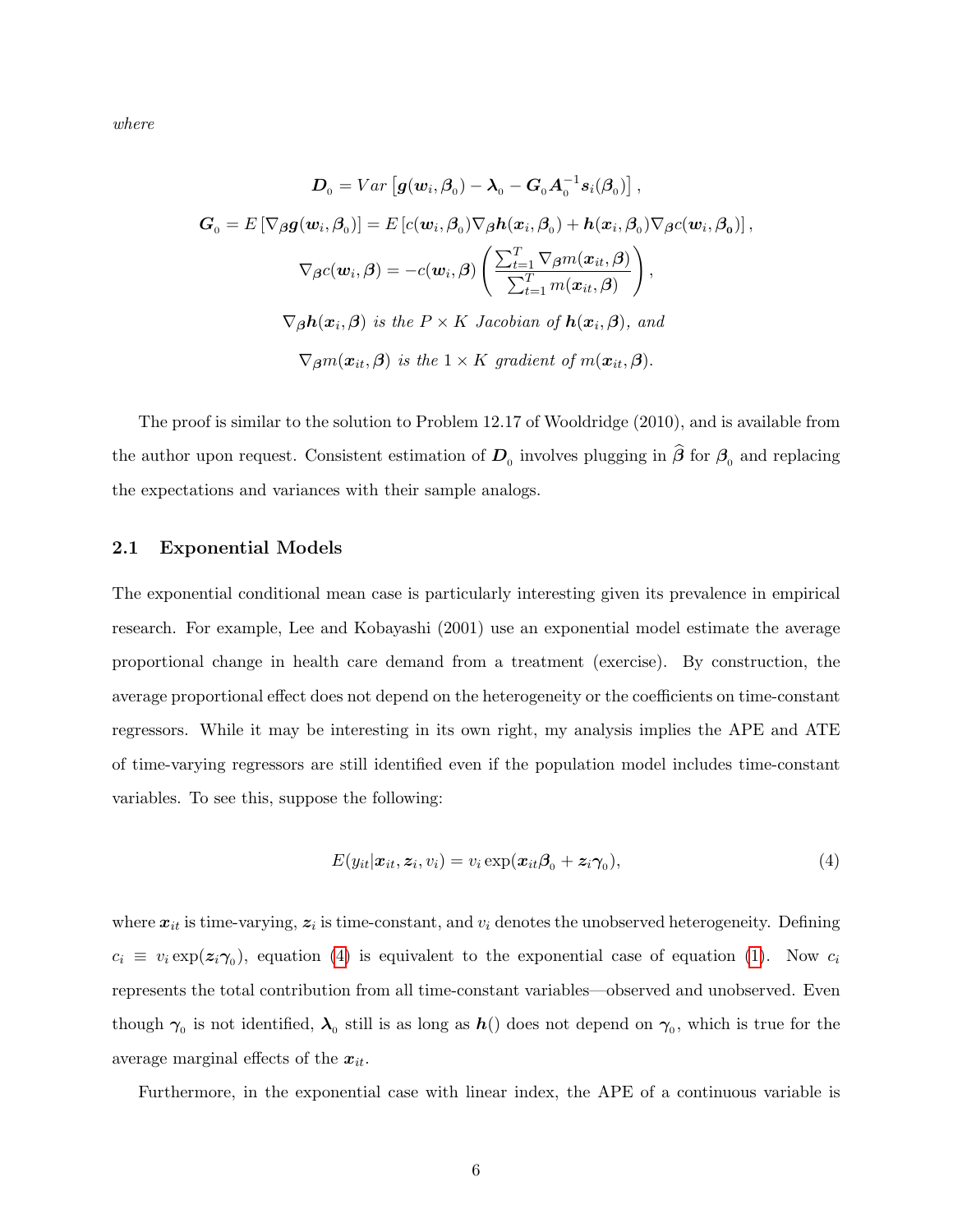given by the following:

<span id="page-7-0"></span>
$$
\delta_{j,0} = E\left[\frac{\partial E(y_{it}|\boldsymbol{x}_{it},c_i)}{\partial x_{itj}}\right] = E\left[T^{-1}\sum_{t=1}^T c_i \exp(\boldsymbol{x}_{it}\boldsymbol{\beta})\right]\beta_{j,0} = \left[T^{-1}\sum_{t=1}^T E(y_{it})\right]\beta_{j,0},\tag{5}
$$

where the last equality is by the Law of Iterated Expectations. Equation [\(5\)](#page-7-0) shows the APE does not actually depend on  $c_i$  and looks similar to the cross section case. Therefore, one can actually estimate  $\beta_0$  with weakly exogenous  $x_{it}$  by using sequential moment restrictions as in Chamberlain (1992) or Wooldridge (1997).

### 3 Monte Carlo

To test the theoretical results in this paper, I run a Monte Carlo simulation of a simple count model with endogenous regressors due to unobserved heterogeneity. Elements of the data generating process resemble simulations in Greene (2004) and Fernandez-Val and Weidner (2016).

#### 3.1 Design

For  $i = 1, ..., N$  and  $t = 1, ..., T$ , I generate the data as:

$$
y_{it} | (\boldsymbol{x}_i, \boldsymbol{d}_i, c_i) \sim \text{Poisson} [c_i \exp(\beta_1 x_{it} + \beta_2 d_{it})],
$$
  
\n
$$
\log(c_i) \sim Normal(0, 1/2)
$$
  
\n
$$
x_{it} = \log(c_i) + \rho x_{i, t-1} + v_{it}, t > 1
$$
  
\n
$$
x_{i1} = \log(c_i)/(1 - \rho) + v_{i1}/\sqrt{1 - \rho^2}, \rho = 0.3, v_{it} \sim N(0, 1/2),
$$
  
\n
$$
d_{it} = \mathbf{1} [x_{it} + \log(c_i) + h_{it} > 0], h_{it} \sim N(0, 1/2)
$$

The conditional marginal distribution of  $y_{it}$  is Poisson with an exponential mean function. I set  $\beta_1 = 0.5$  and  $\beta_2 = -0.5$ , magnitudes similar to estimates from Hausman, et. al. (1984). The continuous covariate x and the binary covariate  $d$  are both correlated with the heterogeneity. The scaling of  $x_{i1}$  is intended to keep  $Var(x_t)$  constant across different values of T (Vamoş, Şoltuz, and Crăciun, [2007\)](#page-9-5). I study panels of dimensions  $N = 2000$  and  $T \in \{2, 4, 10\}$  to mimic the large-N, small T setting typical in microeconometrics. I draw 2000 replications.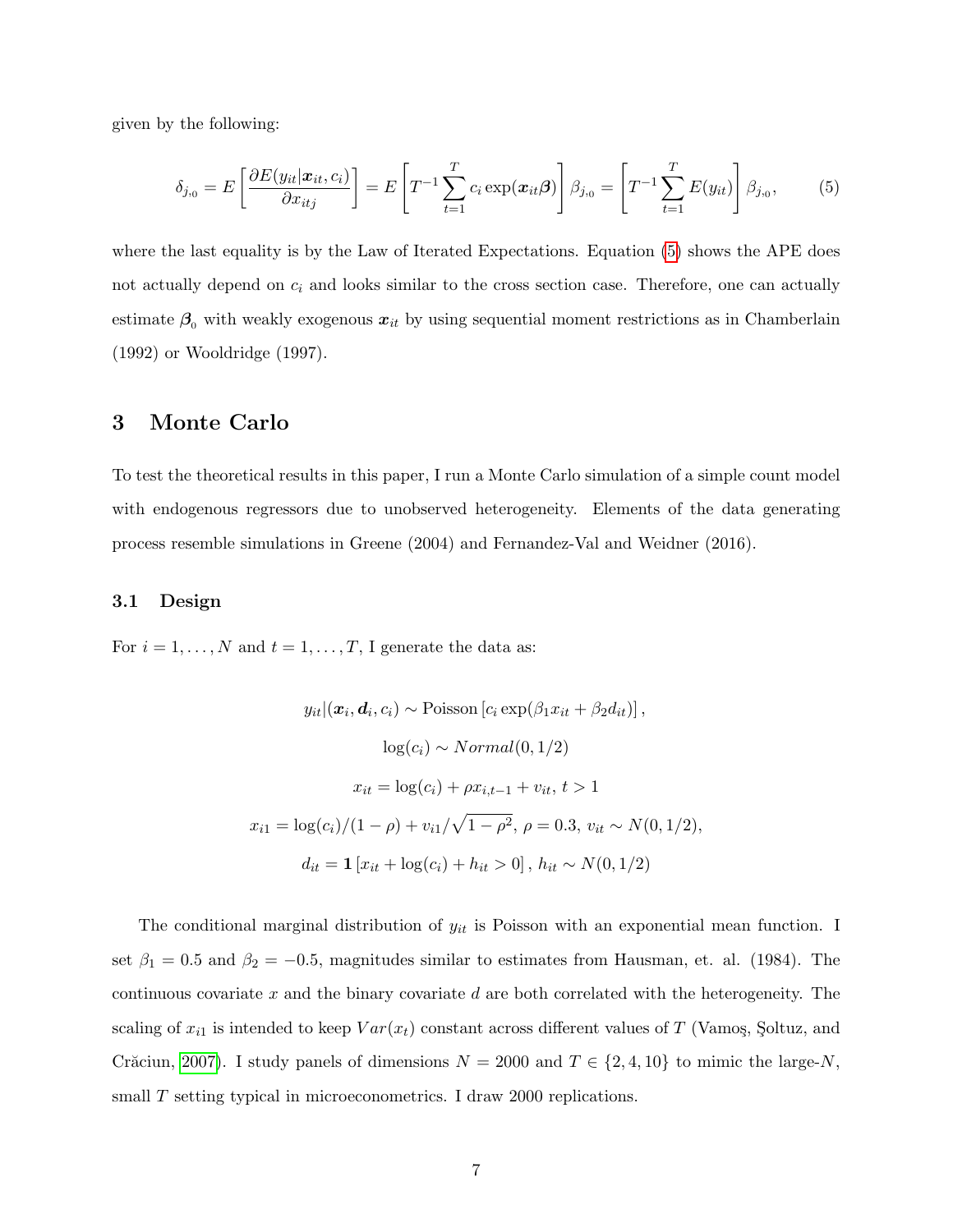For each draw, I estimate  $\beta_1$  and  $\beta_2$  using FEP, calculate  $c(\mathbf{w}_i, \boldsymbol{\beta})$ , and estimate the APE and ATE as described in Section 2. In the results to follow, I denote APE estimate as  $\hat{\delta}_1$  and the ATE estimate as  $\hat{\delta}_2$ . True values were estimated from a single draw with  $N = 10,000,000$ . Though not reported, I simulated the performance of pooled Poisson QMLE that ignores  $c_i$  entirely and found the APE and ATE estimates to have a positive bias of roughly 80% and 55%, respectively. The asymptotic standard errors are of the form derived in Theorem [2](#page-5-0) and based on cluster robust standard errors for  $\hat{\beta}$ , though technically for this application one could use the nonrobust versions.

#### 3.2 Results

Table [1](#page-8-0) reports the results of the simulation exercise. Reported are the mean and standard deviation of the empirical distribution, the estimated bias, the ratio of the mean standard error to the empirical standard deviation, and the probability of rejecting a true null hypothesis at the five percent significance level. Finite sample bias in  $\hat{\delta}_1$  is less than 0.005 in magnitude for each value of

Table 1: Fixed Effects Poisson Average Marginal Effect Estimators

<span id="page-8-0"></span>

|                                      | $\widehat{\delta}_1$ (APE) |  |  |                                    |                                                               | $\widehat{\delta}_2$ (ATE)    |  |  |                             |      |
|--------------------------------------|----------------------------|--|--|------------------------------------|---------------------------------------------------------------|-------------------------------|--|--|-----------------------------|------|
|                                      |                            |  |  |                                    | Mean Bias SD SE/SD RP $(0.05)$ Mean Bias SD SE/SD RP $(0.05)$ |                               |  |  |                             |      |
|                                      |                            |  |  | $T = 2$   0.73 0.00 0.06 1.01 0.05 |                                                               |                               |  |  | $-0.88$ 0.00 0.17 1.01 0.05 |      |
|                                      |                            |  |  | $T = 4$ 0.73 0.00 0.04 0.97        | 0.06                                                          | $-0.88$ $-0.01$ $0.10$ $1.00$ |  |  |                             | 0.05 |
| $T = 10   0.73   0.00   0.03   0.98$ |                            |  |  |                                    | 0.05                                                          |                               |  |  | $-0.88$ 0.00 0.07 0.98      | 0.05 |

T. Bias in the ATE estimates is also very small—0.01 or less. The finite sample standard deviations behave in a predictable way, decreasing as T increases. The variability in  $\hat{\delta}_2$  seems to be greater than that of  $\delta_1$ , which might be related to the fact that  $\delta_1$  does not actually use  $c(\mathbf{w}_i, \boldsymbol{\beta})$  in the exponential case. The asymptotic standard errors derived in this paper perform reasonably well. At worst, in the  $T = 4$  case, the standard error appears to underestimate the empirical standard deviation of  $\hat{\delta}_2$  by about 3 percent. Overall, these simulations support this paper's theoretical findings. The asymptotic properties derived in Section 2 for the APE and ATE estimators that use estimated incidental parameters seem to approximate their finite sample behavior quite well.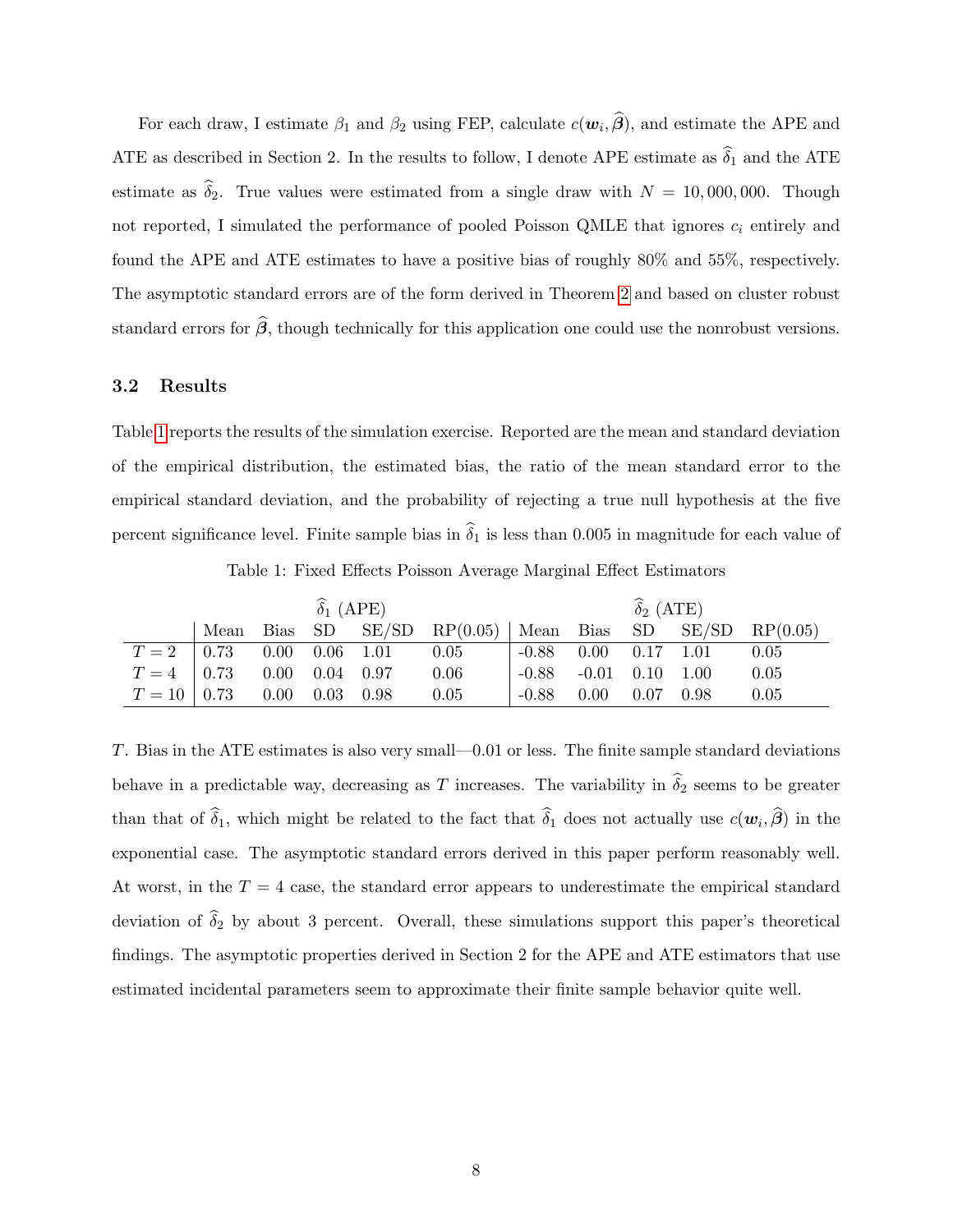# 4 Conclusion

It is already well-known that in static multiplicative panel models under strict exogeneity, estimating the heterogeneity still leads to consistent estimation of the slope parameters of the conditional mean function. This paper adds the result that APE and ATE estimators that use estimated heterogeneity are consistent and  $\sqrt{N}$ -asymptotically normal. In fact, the results hold for estimating the mean of a wider class of random quantities where the heterogeneity is multiplicatively separable from functions of the data. I also derive asymptotic standard errors for these estimators that perform well in simulations.

## References

- <span id="page-9-1"></span>Arellano, M. and J. Hahn (2007). Understanding Bias in Nonlinear Panel Models: Some Recent Developments. In Advances in Economics and Econometrics, Blundell R, Newey W, Persson T (eds). Cambridge: Cambridge University Press.
- <span id="page-9-4"></span>Cameron, A.C. and P.K. Trivedi (2013). Regression analysis of count data. 2nd ed. Cambridge University Press.
- Chamberlain, G. (1992). "Comment: Sequential moment restrictions in panel data". In: Journal of Business  $\mathcal C$  Economic Statistics 10.1, pp. 20–26.
- Fernández-Val, Iván and Martin Weidner (2016). "Individual and time effects in nonlinear panel models with large N, T". In: Journal of Econometrics 192.1, pp. 291–312.
- Greene, W.H. (2004). "The Behavior of the Fixed Effects Estimator in Nonlinear Models". In: The *Econometrics Journal 7*, pp. 98–119. DOI: [10.1111/j.1368-423x.2004.00123.x](https://doi.org/10.1111/j.1368-423x.2004.00123.x).
- <span id="page-9-3"></span>Hausman, J., B. Hall, and Z. Griliches (1984). "Econometric Models for Count Data with an Application to the Patents-R&D Relationship". In: *Econometrica* 52.4, p. 909. doi: [10.2307/](https://doi.org/10.2307/1911191) [1911191](https://doi.org/10.2307/1911191).
- <span id="page-9-0"></span>Lancaster, T. (2000). "The Incidental Parameters Problem since 1948". In: Journal of Econometrics 95, pp. 391-413. DOI: [10.1016/s0304-4076\(99\)00044-5](https://doi.org/10.1016/s0304-4076(99)00044-5).
- <span id="page-9-2"></span>Lee, M. and S. Kobayashi (2001). "Proportional treatment effects for count response panel data: effects of binary exercise on health care demand". In: Health Economics 10.5, pp. 411–428.
- <span id="page-9-5"></span>Vamos, C., S. Soltuz, and M. Crăciun (2007). "Order 1 autoregressive process of finite length". In:  $Rev.$  Anal. Numér. Théor. Approx. 36.2, pp. 199–214.
- Wooldridge, J.M. (1997). "Multiplicative panel data models without the strict exogeneity assumption". In: Econometric Theory 13.05, pp. 667–678.